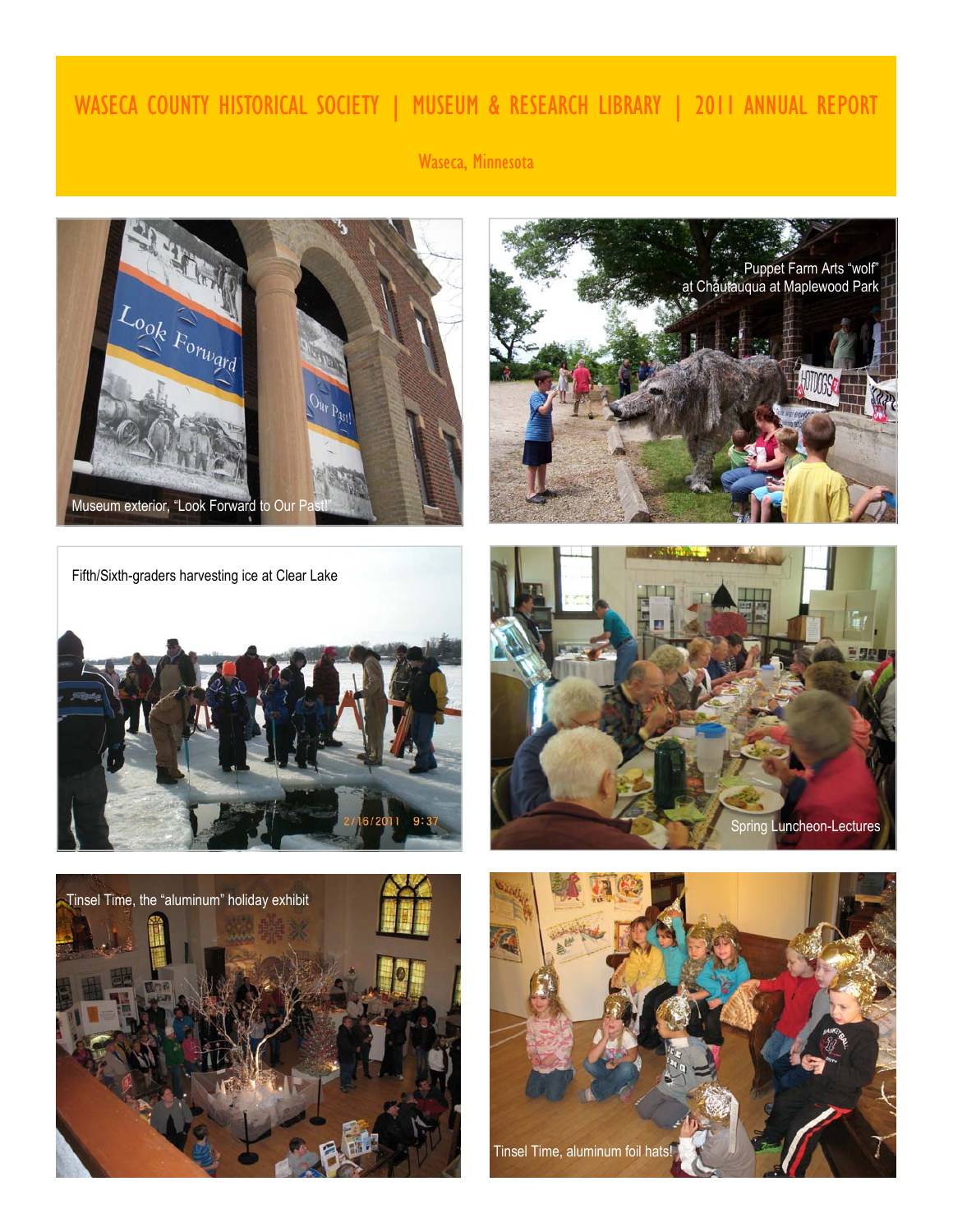### 2011 HIGHLIGHTS

VISION: WCHS will strive to be a financially, self-sustaining organization with an energetic, dynamic membership and the necessary staff and technological capacity to preserve and interpret Waseca County's history into the future- in a manner well-respected by the community and its peers.

he Waseca County Historical Society continues to stay true to its mission, and has made important strides toward achieving its vision statement. This has happened because of the passion for local history supported by the generosity of members, visitors and donors; as well as the passion for the work of preserving and interpreting history by staff and the board of directors. As we close 2011 here are our observations from the year.

We are proud of the work being done on the City of Waseca's Preservation Commission. WCHS Co-Director Joan Mooney serves on this commission and provides a strong link to WCHS as their major resource for historical data.

We made some improvements: 1) The website must always be kept up-to-date, requiring more memory, server up-

WCHS Annual Meeting & Supper at the Waseca Masonic Temple, also known as the J.W. Aughenbaugh house.

grades, software updates, and portable back-up hard drives. 2) The museum building



exterior has needed some landscaping to prevent water damage to the SW corner; and exterior lighting was installed along the ADA ramp leading from the museum's back door. 3) Then, damaged basement Program Room was repaired with new walls, flooring, and paint. 4) Fire/theft alarms were installed in the Bailey-Lewer Library. 5) The process toward getting a Lift and Main-floor Bathroom in the museum was started; and at year's end the grant request to the Legacy Fund was submitted. If the grant is approved, this will make our building completely ADA compliant. This is important toward welcoming ALL of our visitors, and ADA compliancy also helps toward achievement of more program grants.

Financially WCHS continues to be grateful first and always to the Waseca County Board of Commissioners for annual funding for operations. They understand the cost-effective relationship and service we provide for county records, archives and accessibility.

We received several grants in 2011: HickoryTech Foundation provided for a wireless public address system; Prairie Lakes Regional Arts Council funded the Spring Luncheon-Lecture Series again and some funding toward Chautauqua 2011; the E.F. Johnson Foundation funded Chautauqua; and Exxon-Mobil Foundation matched volunteer hours given by WCHS Board Member Don Wynnemer.

During this year we initiated a new giving program called "History Partner Pledges." Corporations, businesses and families are invited to pledge \$1,000 annually for a period of three years. Our first "History Partner" is First National Bank of

Waseca, Ellendale and Hope. One of steadiest resources for our balance of annual funding is the seven endowment funds that WCHS benefits from at the Waseca Area Foundation. We are so grateful to those before us who initiated a fund in memory of loved ones, or in honor of a family truly part of Waseca County history. The expression of that passion keeps an important part of Waseca County culture alive and well into the future. In spite of the Recession, our endowments delivered interest income above the national average; and the funds are coming back after the initial losses during 2008. In 2011 we received \$13,000 of contributions into two endowments. Giving to our endowment funds is the best way to build WCHS toward sustaining it always.

As we think about 2012, two subjects stand out. 1) New members—we love our renewing members, but we need to grow that list of *NEW m*embers. You have no idea how important each new membership of only \$25 per year is—for growth. So please ask your friends, neighbors, relatives to join WCHS, or gift them a membership to keep up that relationship with their hometown. 2) *Space* comes to mind when we think about the future and our capacity to store more artifacts and records from our past. We're out of *space*, not just for storage, but for processing, production and programming. The questions to pose over the next few years are, "How do we continue to save Waseca County history? How do you want to learn about it? How does WCHS keep pace with technology and communication advances?

We have one of the best boards of directors in this community, please note who they are and when you see them, thank them for their service. And we have a devoted staff who work hard on your behalf—Pauline Fenelon, Vanessa Zimprich, Linda Taylor, Darolyn Juberien, Sheila Morris and Joan Mooney.

**2011 BOARD OF DIRECTORS**  Jim King, President Don Zwach, Vice-President Jim Tippy, Secretary Tom Piche, Treasurer Rod Searle, Ex-Officio Jim Peterson, Waseca County Al Rose, City of Waseca Boyd Abbe Rev. Charles Espe Henry Lewer Jean Lundquist Neta Oelke Scott Roemhildt Jerry Rutledge Don Wynnemer, Ex-Officio

#### **WCHS STAFF**

Joan Mooney, Co-Director-Programs/Research Sheila Morris, Co-Director-Development/Exhibits Pauline Fenelon, Artifacts/Library Vanessa Zimprich, Artifacts/Website Linda Taylor, Research Nancy Nelson-Deppe, Bookkeeper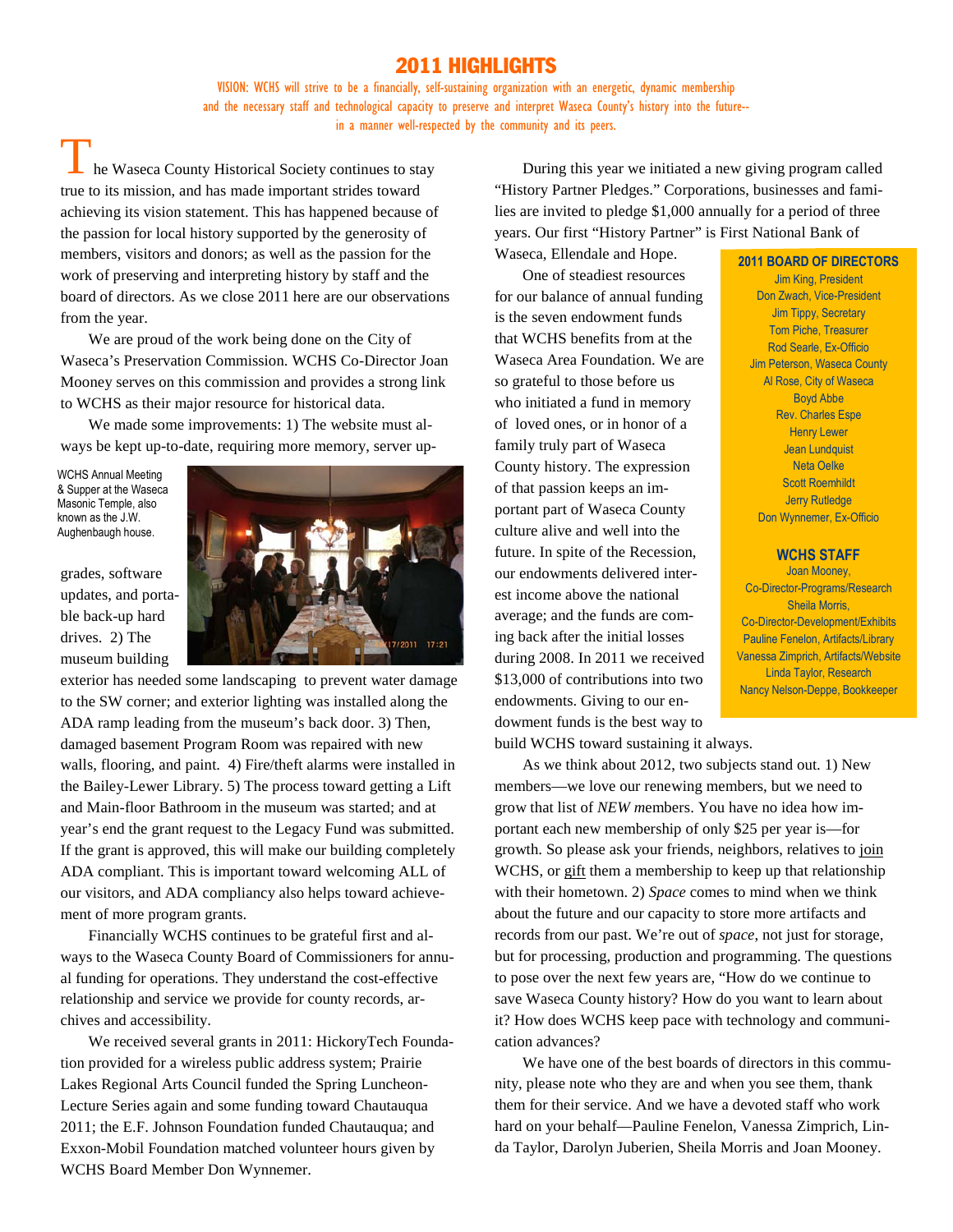











*TOP LEFT: Museum visitors check out "What's Up". TOP RIGHT: Chad Lewis told us about "Gangster Hot Spots" during the 1930s. MIDDLE LEFT: Todd Peterson spoke at May Luncheon about Waseca County early baseball. MIDDLE RIGHT: August Stitchers in Time Quilt Show LEFT: Waseca H.S. youth compete in the "Greatest Race" and WCHS was a site! ABOVE: Bonnie Blodgett spoke at the April 2011 Luncheon*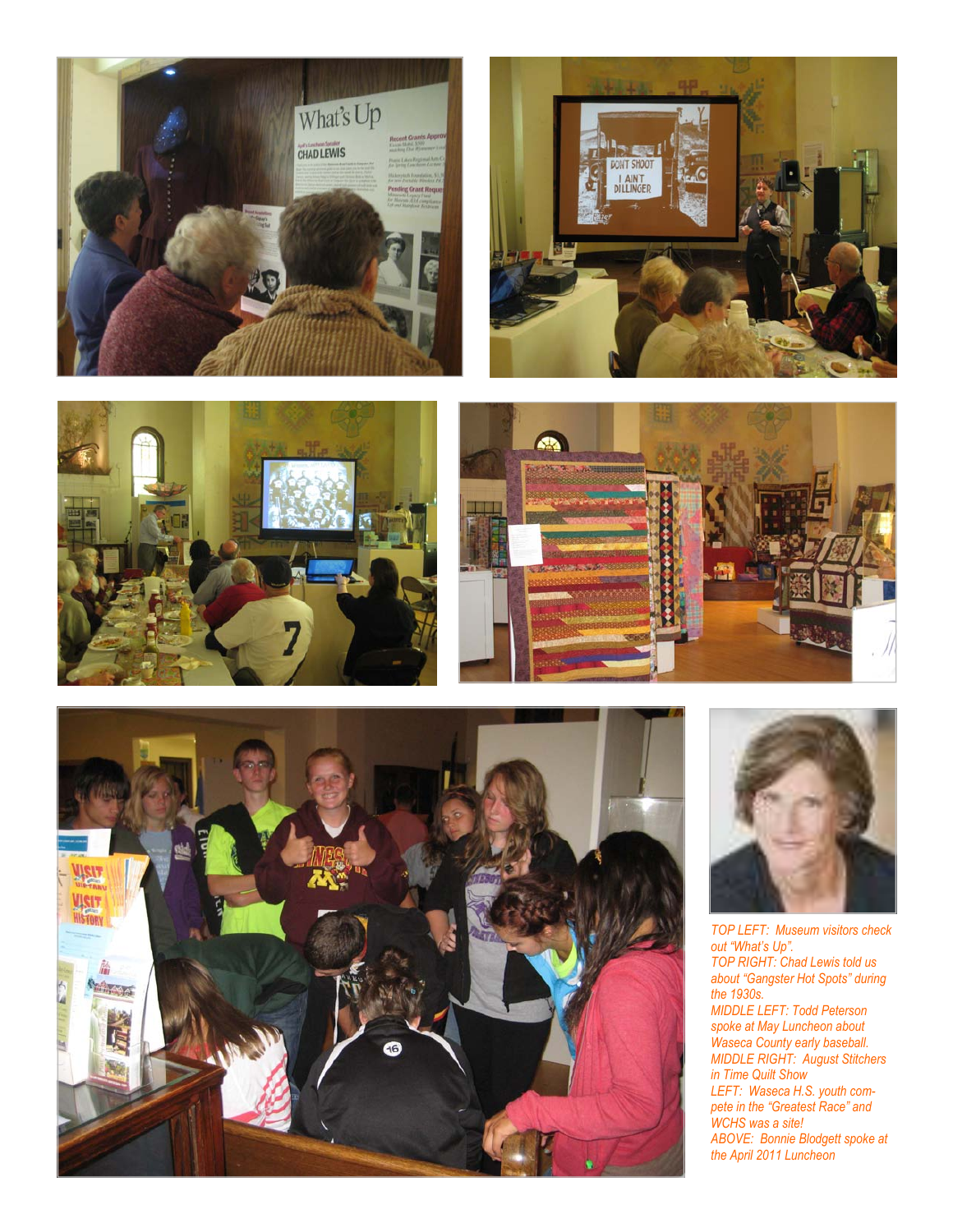# CONTRIBUTORS, MEMORIALS, & **HONORARIUMS**

*Our Fiscal Year January 1-December 31*  **UNRESTRICTED DONATIONS** 

Itron Employees & Karen Lechner for contributions from used book sales—to date \$421.43 Brownie Girl Scout Troop 23816 Mandy Vagts, Troop Leader Dan & Sue McRaith Ron & Pat Purcell Janesville Community Chest Gwen Buscho Knights of Columbus, Council 2768 Dave Dunn Jeff Root family Eunice Gasner ExxonMobil Foundation, matching the volunteer hours of Don Wynnemer Don & Margaret Wynnemer Rod & Ruth Searle Mike & Jean Halvorson Mary Allen Sigri Hecht Millie Neidt Helen & Myrwood Bagne Stitchers In Time Quilt Club

*Give to the Max Donors*  Joanne Hintz Laurie & Kirk Velett

*History Partner Pledges*  First National Bank, Three-Year Annual Pledge-\$1,000, 2012-2014

*2011 Appropriations*  Waseca County City of Waseca City of New Richland Iosco Township Freedom Township Otisco Township New Richland Township Byron Township Alton Township

*Unrestricted Memorials*  **In memory of John Arthur Mulcahey**  by Norma Witt **In memory of Kevin Kanne**  by Carol Wobschall **In memory of Norm Bohmbach**  by Gene & Kathy Rosenthal **In memory of Lorraine Porath**  by Donna Fostveit **In memory of Peter Seys**  by Norma Witt **In memory of Reka Neleman**  by Henry & Phyllis Lewer **In memory of Michael Rosenthal**  by Janette Larson **In memory of Carol Mahler**  by Janette Larson **In memory of Douglas Hasner**  by Janette Larson **In memory of Homer McIntire**  by Donna Fostveit by Rick & Sheila Morris by Henry & Phyllis Lewer

by Sigri Hecht by Constance M. Mahler by Keith & Wilda Smith by Carol Wobschall **In memory of John McLoone**  by Donna Fostveit by Mark Moonan Walbran by Russ & Marie Tesch by Carol Wobschall **In memory of Vivian Peterson**  by Donna Fostveit **In memory of Bonnie Lewis**  by Donna Fostveit **In memory of Joan Mischka**  by Donna Fostveit **In memory of David Swenson**  by Donna Fostveit by Mrs. Lynne Swenson & family by Friends **In memory of Lorraine Schmidt**  by Donna Fostveit **In memory of Janet Roeglin**  by Donna Fostveit by Friends & Family by Caryn Wendt-Waseca Secretarial **In memory of Ken Wendland**  by Nita Oelke by Keith & Wilda Smith by Eugene & Mary Scheffert by Henry & Phyllis Lewer by Caryn Wendt-Waseca Secretarial by Carol Wobschall **In memory of Andrea Olsen**  by Patricia & William Hoversten **In memory of Nancy Boyer Krueger**  by Donna Fostveit **In memory of Beulah Rohde**  by Caryn Wendt-Waseca Secretarial **In memory of Vivian Peterson**  by Caryn Wendt-Waseca Secretarial **In memory of Dorothy Zander**  by Caryn Wendt-Waseca Secretarial **In memory of Evelyn Powell Wetzel**  by Carol Wobschall **In memory of Evelyn Grams**  by Norma Witt **In memory of Richard Palm**  by family & friends by Sigri Hecht **In memory of Hazel Berndt**  by Doris Berger **In memory of Helen Swenson**  by Wendell & Ruth Armstrong **In memory of Louise Osmundson**  by Donna Fostveit by Jack & Jane Kolars **In memory of Darlene Kastelle**  by Rick & Sheila Morris by Donna Fostveit **In memory of Lucille Isker**  by Donna Fostveit **In memory of Barb Dibble**  by Donna Fostveit by Janette Larson **In memory of Dorothy Meyers**  by Janette Larson **In memory of Irene Hoffman**  by Janette Larson **In memory of Gene Driessen**  by Carol Wobschall **In memory of Oather Troldahl**  by Carol Wobschall **In memory of Luella Selvik**  by Donna Fostveit **In memory of Abby Wendland** 

by Donna Fostveit

by Don & Margaret Wynnemer **In memory of Lester Priebe**  by Doris Priebe **In memory of Melissa West**  by Rod & Ruth Searle **In memory of Richard Markus**  by Beth Markus **In memory of Patrick Wheelock**  by Norma Witt by Mavis Wheelock **In memory of Earl Lundquist**  by Norma Witt **In memory of Mark Barens**  by Donna Fostveit by Silvan Durben **In memory of Vera Mittelstaedt**  by Donna Fostveit **In memory of Lester & Doris Priebe**  by Pearl Hoversten **In memory of Olive Schuller**  by Donna Fostveit **In memory of Virginia McColley**  by Donna Fostveit

*Unrestricted Honorariums*  **In honor of Don & Margaret Wynnemer**  by Suzanne Born & Carol E. Cummins **In honor of Rod Searle**  by Linda Grant by Newell Searle **In honor of Linda Grant**  by Newell Searle **In honor of Grace Galvin** by Linda Nitz

#### **RESTRICTED DONATIONS**

*The purpose of these donations are directed by the donor.* 

Jerry & Linda Rutledge, for Digitization of 16mm film project Eugene Welch, for Bailey-Lewer Library Dr. Wesley Rethwill, Jr., for rental of Waseca Masonic Temple for WCHS Annual Meeting

*Restricted Memorials*  **In memory of Janet Roeglin to the Bailey-Lewer Library**  by Margaret Sinn **In memory of Frank & Barbara Goodspeed, to the Frank & Barbara Goodspeed Memorial Endowment**  by Dorothy Moriarty **In memory of Nancy Boyer Krueger to the Bailey-Lewer Library**  by Delency & JoAnn Sutlief by Bob & Janette Larson by Blake & Mary Krueger by Brian & Jean Krueger **In memory of Luella Selvik to the Bailey-Lewer Library** by Joann Sutlief by Janette Larson **In memory of Ken Wendland to the WCHS Lifetime Endowment** by Helen Wendland **In memory of Olive Schuller to the Bailey-Lewer Library** by Janette Larson by JoAnn Sutlief **In memory of Keith M. Graham to the Bailey-Lewer Library**  by Janette Larson by JoAnn Sutlief

#### Restricted Grants

\$1,300 for Spring Luncheon-Lecture Programs by the Prairie Lakes Regional Arts Council \$1,300 for Wireless PA System by the HickoryTech Foundation \$3,200 for Chautauqua by the Prairie Lakes Regional Arts Council \$400 for the Ecology Bus Program at Maplewood Park by the Waseca Area Foundation \$6,000 for Chautauqua by the E.F. Johnson Foundation \$48,000<sup>-</sup>Pending, Approval for museum ADA Compliance Project by Minnesota Legacy Funds

Lifetime \$1,000 Memberships Support the WCHS Lifetime Endowment Fund *\*New in 2011, \*\*Deceased* Allen, Mary Britton, Marj & Joe Brown Printing Brown, Wayne "Bumps" Brynildson, Gladys Cooper, Gus Corchran, Liz Dahl, Robert M. Fette, Leo J. & Shirley First National Bank Fitzsimmons, Francis M. Fostveit, Donna Gerding, Dr. & Mrs. James\* Gores, Marjorie L. Haley, Sharon Hecht, Sigri Horner, Margaret Hodgson Johnson, Ronald J. McCarthy, Jean M. & George B. Markus, Richard\*\* Moriarty, Dorothy\* Oelke, Neta Rethwill, Dr. Wesley H. Roundbank Rutledge, Jerry & Linda Searle, Rod & Ruth Sheeran, Betty & Bob Strand, Mel Swenson, Virginia M. Tippy, Jim & Moira Webber, Wendy\* Wendland, Helen\* Wick, Bruce & Lorraine Winegar, George & Sharlene Wynnemer, Don and Margaret

# NEW & RENEWED **MEMBERSHIPS**

*Memberships occurring in the 2011 calendar year—Space does not allow the listing of all current WCHS members. Membership supports WCHS Operations* 

*Renewed in 2011 as \$100 Sustainers* 

Armstrong, Wendell & Ruth Dunn, Jane Fuller, Boyd Joyce, Ron & Betty King, Jim & Barbara Lewer, Henry & Phyllis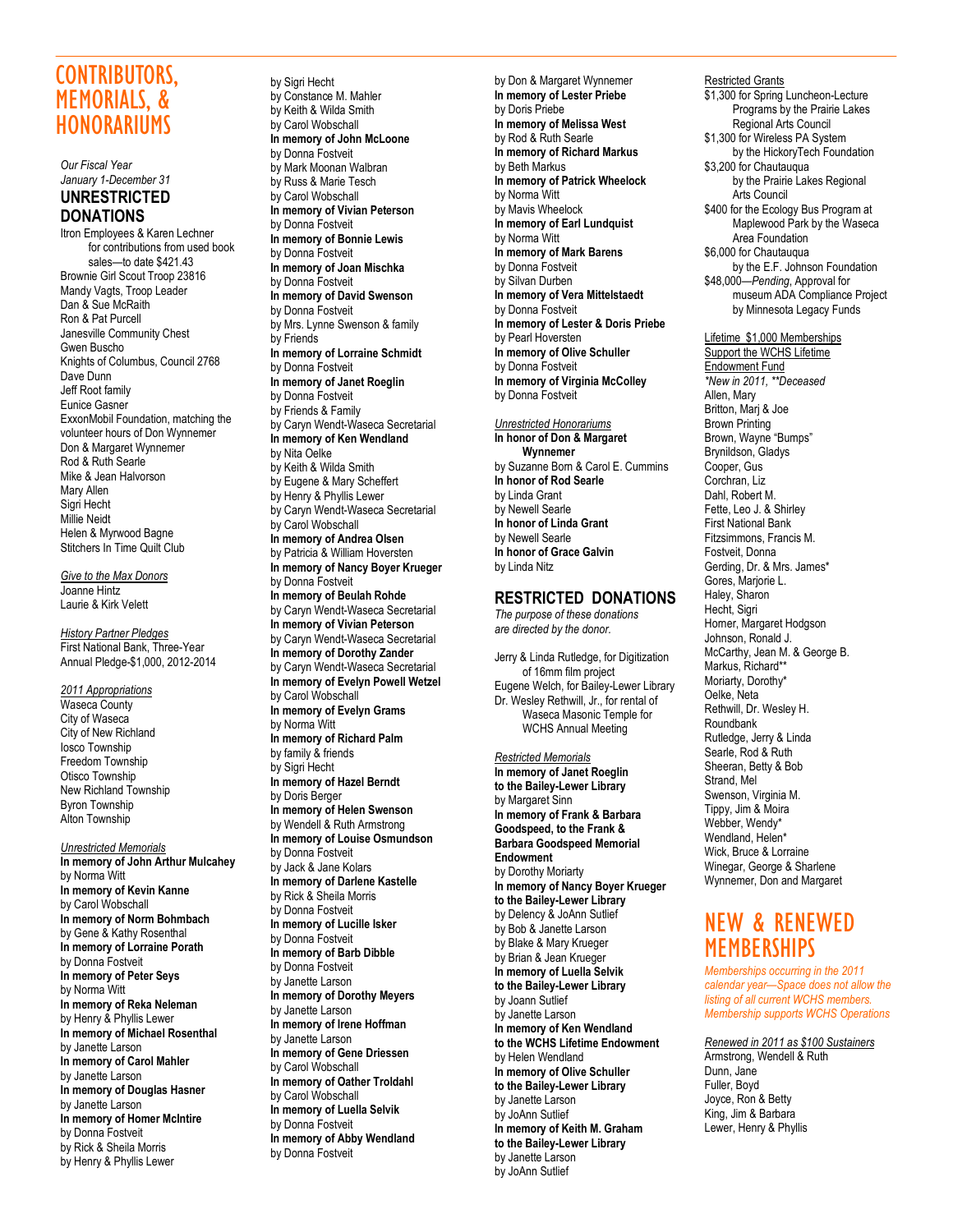*Renewed Members in 2011*  Amsrud, Mary Anderson, Bernie & Jill Arndt, Margie F. Arvesen, Eileen Bagne, Helen & Myrwood A. Balke, Sidonia Barber, James Barden, Peter Battenfeld, Myra Becka, Erin Morris Beckmann, Manny & Pat Bendix, John & Deanna Berger, Doris Beseler, Sharon Nissen Blume, Marilyn Blunck, Doris Bohmbach, Vivian Born, Donald C. Born, Suzanne Boyer, Audra & Tim Buesing, Orville Burger, Dr. Carrie Burns, William Byrne, Margaret J. Byron, John Byron, Paul Carlson, Art & Nina Clemons, Leta Clemons, Michael & Beth Collins, Larry Coyer, Gayle Crawford, Sharon Cunningham, Sheila Cypher, Linda Dehnert, Monty & Barbara Devereaux, Lora M. Dey, Jim & Cathy Don Carlos, Diane Draheim, Ardella Dunn, Dave Eichorst, Frederick Engle, Diane Espe, Charles Eustice, Ronald Ewert, Lavern & Margaret Fell, June Fenelon, Kari Fenelon, Pauline Ferch, Vernon Fischer, Larry & Marion Flood, Karen & John Ford, Carol Forrest, Helen (Sally) Forsythe, Diane Fox, Jim & Elaine Frisk, Robert & Kathleen Fruechte, Neil & Sharon Fuller, Becky Gallagher, Bonnie Galvin, Grace Gasner, Eunice Gauger, Barb Georgas, Peter Gerding, James & Dodie (Lorenz) Gigeay, Dorothy Gilomen, Carollea Goodrich, Betty M. Graham, Barbara Grams, Rosalie Grant, Linda Groskreutz, Dale Guentzel, Richard Gutfleish, John & Tracy Habeck, Bill Habein Jr., H.C. Hansen, Nancy

Hardin, Carol Harguth, Dorothy Hawkins, William R. Hedstrom, Kristine Hildebrandt, Anita Hintz, Joanne Hoffman, Betty Holmes, James G. Hoversten, Patti Hunt, Nadine Hunter, Jan Hunter, Robert Jeddeloh, Irene Johnson, Cynthia Johnson, Judeen O. Kamm, Becky Kastner, Bonnie Kiesler, Kal & Barb Kinkade, James & Jennifer Klein, David F. Kolars, Jane Krause Kopischke, Barbara Kramer, Merila Kramer, Robyn Lynn Krogstad, Lynette Kunst, Dave Lucas, Charles Madden, Patrick Madel, Jr., Pete & Mary Ann McIntire, Betty Menke, Loraine Meyer, Clark Miller, Jean Miller, Lorraine H. Miller, Ruth Ann Mittelstaedt, Zita Moore, Roger Moorman, Joanne L. Morris, Andrea Morris, Eric J. Nelson, Richard & Carolyn Nelson, Susan Nibler, N. Ione Norman, Beverlee Grawunder Olson, Hazel Penny, Tim Pommerenke, Lori Prail, Bob & Jan Proechel, Bonnie Purcell, Ron & Pat Querna, Marie S. Randall, Gyles & Carol Rausch, Bill & Cookie Reak, Bonnie Reinecke, Theo Remund, Trudi Richard, Deborah Roemhildt, Ken & Geri Roemhildt, Scott & Amy Roers, Bonnie Roesler, Neil Rogers, Clinton Rosenthal, Gregg Rosenthal, Jeanette Rosenthal, Kathleen Raymond, Ellen Ross, Jackie Routh, Warren Ryan, Thomas L. Sahlstrom, Mary Lou Salmon, Julie Samudio, Ken Scheffler, Charlene Schmidt, Robert E. Schultz, Harlan Schultz, Kent & Diane Schwarz, Merton & Elaine

Seljeskog, Edward Selvik, Luella Siems, Don Smith, Keith & Wilda Srp, Roy Staley, Jayne Stauffer, Bruce & Mary Stenzel, Laurie Stoehr, Harlan & Marlene Suemnick, Phyllis Swanson, Vera Swenson, Dan Taylor, Gary & Linda Tetzloff, Jim Thurston, Nancy Tully, William Turner, Marilyn Turnquist, Helen Twisselman, Alan D. Waggoner, Linda Ward, Paul and Doris Waseca County News Welch, Eugene Welch, Janet Wendland, Helen West, Tom & Francie White, Millie Wildgrube, Barb Wildgrube, Beverly Wilkus, Marilyn Williams, Jack & Mary Witt, Eugene & Fauniece Witt, Norma Wolff, Dennis & Beth Ann Wright, Myrna Wynnemer, Jody Yamazaki, Stella Youngberg, Katie, Oliver & Henry Zempel, Keith Zimmerman, Randy Zimprich, Shirley *New Members in 2011*  Allen, Cynthia Arnfelt, Iona Barnes, Darcy J. Birch, Kim Born, Barb Born,Tom Brandt, Nancy Buschow, Karen S. Carlson, Brad & Colleen Curran, Thomas Eaton, Steve Freeman, Janie Gilleland, Beth Ann Gray, Mark & Janet Hand, Larry Hunt, Andrew James-Morrow, Susan Jewison, Margaret Kelly, George King, Debra Kinney, Linda Kurkoski, Cherryl Larson, Tink Lyons, Nancy Mann, Dennis Manthe, Joan Marvin, Bill McCarthy, Virginia & Jerry Miller, Andy & Kathleen Moyer, Brenda Murray, Maureen Peterson, Melissa Peterson, Steve Peterson, Todd

Pooley, Arlene J.<br>Pope, David & Vanette Scholljegerdes, Sherry Schultz, Janet Schuster, Bonnie Selvik, Bruce & Debbie Starkey, Brenda Sullivan, Stephen Sutter, Dorothea Vogler, William J. Wild, Cari Wilker, Sharon

## VOLUNTEERS

*In 2011 these individuals, businesses and organizations donated time, goods or kindness, in some way benefiting WCHS. There were 2,027 hours recorded.* 

#### **Thanks to All These Volunteers**

Allen, Sharon Amsrud, Mary Borgmann, Ken & Pug Britton, Jim/Britton Plumbing Clemons, Kevin & Suburban Furniture Cliff, Barb Hintz, Thomas & ComSquared Systems Hunter, Jan Johnson, Wayne Jones, Karl Kanewischer, Trevor Lechner, Karen LDS Sisters & Elders Lundquist, Jean Monahan, Joe Monahan, Jim Morris, Rick Morris, Bre'Anna Nelson-Deppe, Nancy Rethwill, Wes Searle, Rod & Ruth Storch, Angela Tippy, Jim WHS/YSL students Wendt, Caryn Williams, Jack & Mary Wynnemer, Don *At the Ice Harvest, February 16*  Bartelt, Mark/City of Waseca Borgmann, Chad Borgmann, Ken Davis, Chad/Deputy Sheriff Dulas, Jay/Deputy Sheriff Groebner, Joel Gundermann, Jolene/City of Waseca Huelsnitz, Jeff/Farmamerica HyVee Kahnke, Duane Lund, Mike/Farmamerica Moen, Joe NRHEG Schools/Paul Sparby, Duane Ferber, Mrs. Economy, Mrs. Engel Pribble, John Qwik Trip Raimann, Carol/Roundbank/Waldorf Roemhildt, Scott & Amy/Akorn Creations Roemhildt, Shari Rohlk, Devyn/Roundbank Schwarz, Mert Snyder, Monika Southside Wood Recycling Stillings, Errol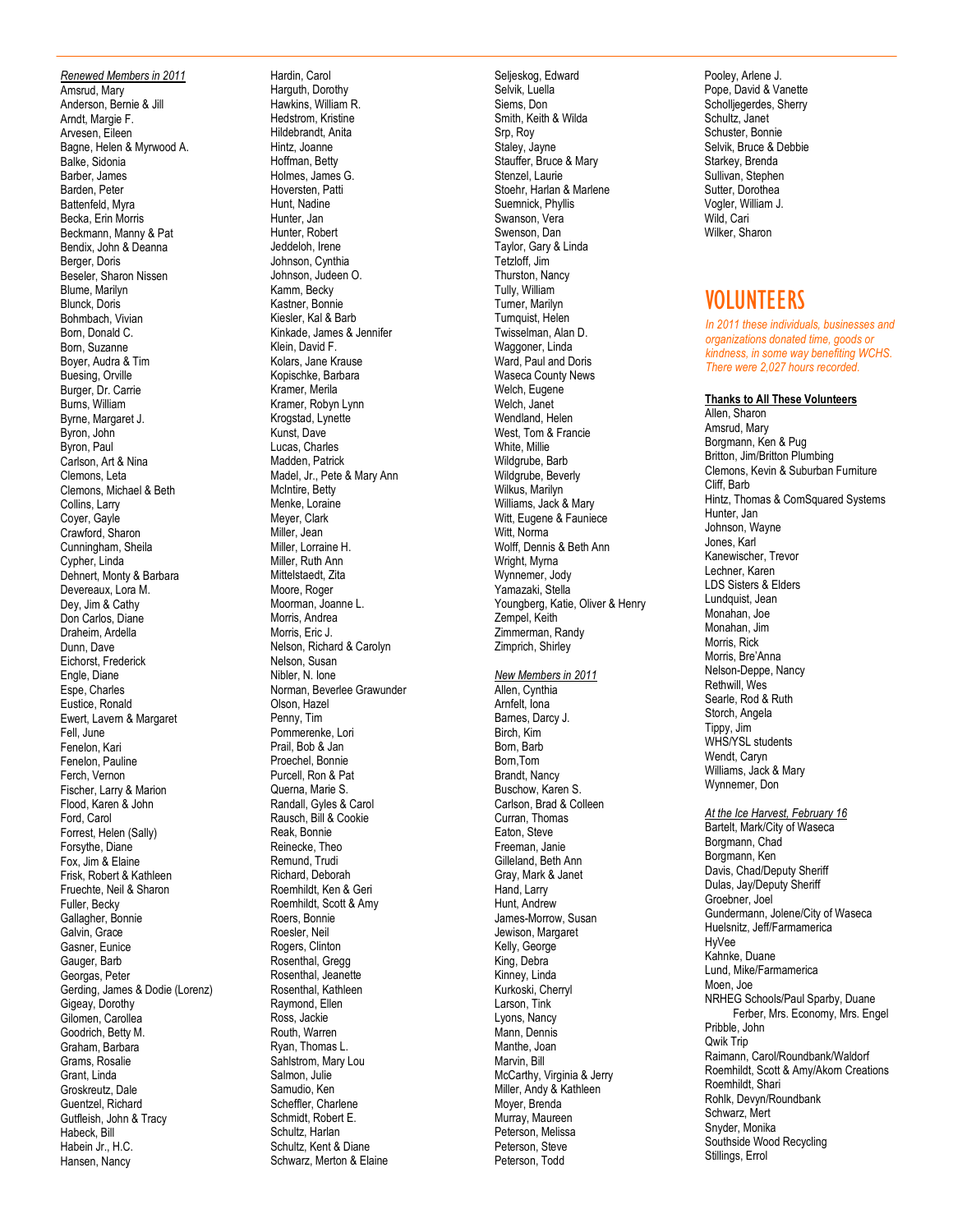TEAM Academy Charter School- Jill Ladwig, Ron Alger Tesch, Curt/Tesch Auto Center Tollefson, Darv/STS crew Veien, Warren Wadd, Marita Waseca CIS/John Huttemier, sixth grade teachers Wegner, Mark

*At Chautauqua*  Abbe, Boyd Barbknecht, Erica Batt, Gail Beckmann, Pat Breon, Renae Butler, Gloria Culligan Water Denouden, Sara Dvorak, Mark Espe, Charles Espe, Kathy Forsythe, Diane Forsythe, Erica Forsythe, Ellery Fostveit, Donna Greeney, Josh Green, Rebecca Herzog, Veronica Holmquist, Harlan Hy-Vee Jones, Karl Kieslers Campground Kiesler, Kristi King, Jim Lundquist, Jean Lundquist, Ole Markell, Elizabeth Markell, Deb Mathern, Charlie Matz-Christ, Sammi Mork, Marty Morris, Bre'Anna Morris, Bruce Morris, Bryan Morris, Rick Olson, Jennifer Priebe, John (Jr.) Rathmann, Duane Remund, Trudie Roberts, Chase Roemhildt, Scott Roemhildt, Amy Schoenfeld, Ruth Searle, Rod Searle, Ruth Smith, Keith Southern Minny-Buzz Stoltz, Emily Tesch, Russ Tesch, Marie Tippy, Jim Wadd, Marita Waseca County News Wynnemer, Don Youngberg, Henry Youngberg, Katie Zimprich, Jon

*At the Waseca County Fair*  Abbe, Boyd Abbe, Sheila Berger, Doris Boyce, Bruce Burshem, Shanae Espe, Charles Fostveit, Donna

Holmquist, Harlan Hunter, Jan Johnson, Jodi Jones, Karl King, Barb King, Jim Lechner, Karen Lewer, Henry Lundquist, Jean Meyer, Clark Morris, Bre'Anna Piche, Tom Roemhildt, Scott Searle, Rod Searle, Ruth Swenson, Dan Tippy, Jim Wynnemer, Don Zwach, Don *At Bailey-Lewer Library Gardens* 

Bonnie-Baffoe, Norma Carlson, Gladys Fitzsimmons, Sandy Haag, Kit Mentjes, Kathy Neidt, Millie Pettigrew, Karen Schoenfeld, Ruth Stitchers-in-Time Quilt Club

*At the October Annual Meeting*  Deppe, Kevin Fostveit, Donna King, Jim Lundquist, Jean Lundquist, Ole Nelson Deppe, Nancy Meyer, Clark Morris, Rick Piche, Tom Searle, Rod Searle, Ruth Tippy, Jim Wynnemer, Don

*We hope we have acknowledged everyone. There are so many who help the Society out. Thanks to all of you!* 





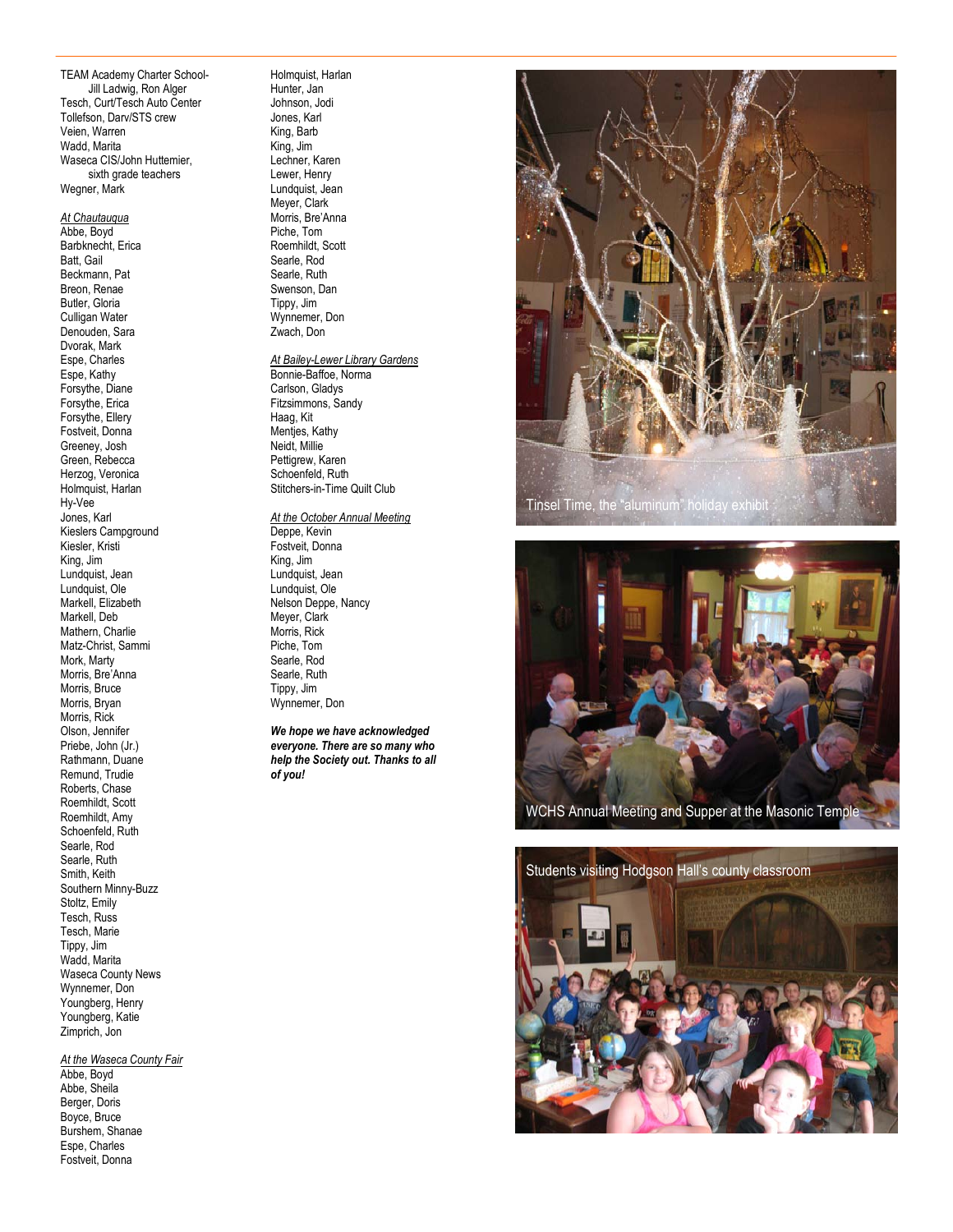### **Waseca County Historical Society Balance Sheet** As of December 31, 2011

|                                       | <b>Unrestricted</b> | <b>Restricted</b><br><b>Assets</b> | <b>Designated</b><br>Capital<br>Reserve | Total      |
|---------------------------------------|---------------------|------------------------------------|-----------------------------------------|------------|
| <b>ASSETS</b>                         |                     |                                    |                                         |            |
| Cash and Cash Equivalents             | 75,104.50           | 16,289.50                          | 67,687.71                               | 159,081.71 |
| Inventory                             | 20,530.09           |                                    |                                         | 20,530.09  |
| Net Building and Equipment            | 117,183.94          |                                    |                                         | 117,183.94 |
| Fund Assets*                          |                     | 110,237.00                         |                                         | 110,237.00 |
| <b>TOTAL ASSETS</b>                   | 212,818.53          | 126,526.50                         | 67,687.71                               | 407,032.74 |
| <b>LIABILITIES &amp; EQUITY</b>       |                     |                                    |                                         |            |
| Liabilities                           | 1,987.62            |                                    |                                         | 1,987.62   |
| Equity                                |                     |                                    |                                         |            |
| <b>Retained Earnings</b>              | 390,032.80          |                                    |                                         | 390,032.80 |
| Net Income                            | 15,012.32           |                                    |                                         | 15,012.32  |
| <b>Total Equity</b>                   | 405,045.12          |                                    |                                         | 405,045.12 |
| <b>TOTAL LIABILITIES &amp; EQUITY</b> | 407,032.74          | 0.00                               | 0.00                                    | 407,032.74 |

\*Permanently Restricted Funds.

## **Waseca County Historical Society Statement of Activities** As of December 31, 2011

 $\bar{z}$ 

| Opening Checking Balance(12/31/2010):                 | 147,660.49  |  |
|-------------------------------------------------------|-------------|--|
| Revenue                                               |             |  |
| <b>Contributed Support</b>                            |             |  |
| Appropriations                                        | 66,345.75   |  |
| Grants                                                | 23,662.40   |  |
| Donations & Memorials                                 | 20,221.18   |  |
| <b>Other Revenue Minus COGS</b>                       | 23,312.34   |  |
| Total Income                                          | 133,541.67  |  |
| Expenses                                              |             |  |
| Operations                                            | 73,587.10   |  |
| <b>Facilities</b>                                     | 26,770.18   |  |
| Program                                               | 18,113.07   |  |
| Total Expenses                                        | 118,470.35  |  |
| <b>Adjustments to Reconcile Net Income</b>            | $-3,650.10$ |  |
| <b>Closing Checking Balance(12/31/2011):</b>          | 159,081.71  |  |
| <b>Net Cash Increase to Checking Account for 2011</b> | 11.421.22   |  |

Detailed Income & Expense Report available upon request